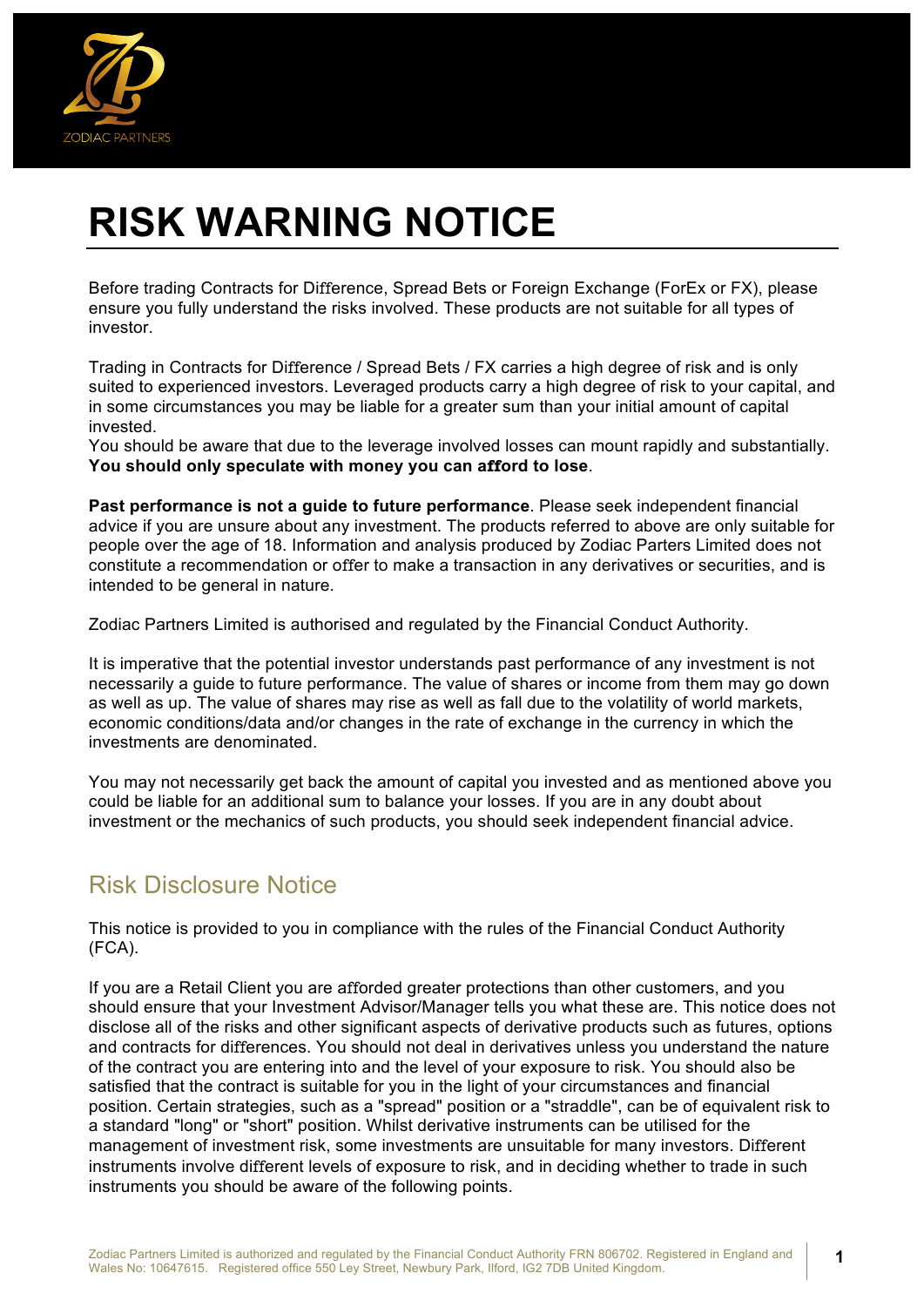

# **1 |** Futures

Transactions in futures involve the obligation to make, or to take delivery of the underlying asset of the contract at a future date, or in some cases to settle your position with cash. They carry a high degree of risk. The "gearing" or "leverage" often obtainable in futures trading means that a small deposit or down payment can lead to large losses as well as gains. It also means that a relatively small market movement can lead to a proportionately much larger movement in the value of your investment, and you should be aware that this can work against you as well as for you. Futures transactions may have to be margined, and you should be aware of the implications of this, which are set out in paragraph (6) below.

# **2 |** Options

There are many different types of options with different characteristics subject to different conditions:

Buying options involves less risk than selling options because, if the price of the underlying asset moves against you, you can simply allow the option to lapse. The maximum loss is limited to the premium plus any commission or other transaction charges. However, if you buy a call option on a futures contract and you later exercise the option, you will acquire the future. This will expose you to the risks described under "futures" and "margined transactions".

Writing options: If you write an option, the risk involved is considerably greater than buying options. You may be liable for margin to maintain your position and a loss may be sustained well in excess of any premium received. By writing an option, you accept a legal obligation to purchase or sell the underlying asset if the option is exercised against you, however far the market price has moved away from the exercise price. If you already own the underlying asset which you have contracted to sell (known as "covered call options") the risk is reduced. If you do not own the underlying asset (known as "uncovered call options") the risk can be unlimited. Only experienced persons should contemplate writing uncovered options, and then only after securing full details of the applicable conditions and potential risk exposure.

# **3 |** Equity Securities

Buying or subscribing for equity securities results in you becoming a stakeholder of the issuing company and you participate fully in its economic risk arising there from. Holding ordinary shares will generally entitle you to receive any dividend distributed each year (if any) out of the issuer's profits made during the relevant period. Holdings in equities will generally expose you to more risk than debt securities since remuneration is tied more closely to the profitability of the issuer. In the event of insolvency of the issuer, your claims for recovery of your equity investment in the issuer will generally be subordinated to the claims of both preferred or secured creditors and ordinary unsecured creditors of the issuer. If you buy equity securities you will be exposed to both the specific risks associated with individual securities held as well as the systemic risks of the equity securities markets. In addition to market risk, the shares may be subject to liquidity risk whereby the shares could become very difficult to sell particularly where the company is private or is listed but only traded infrequently.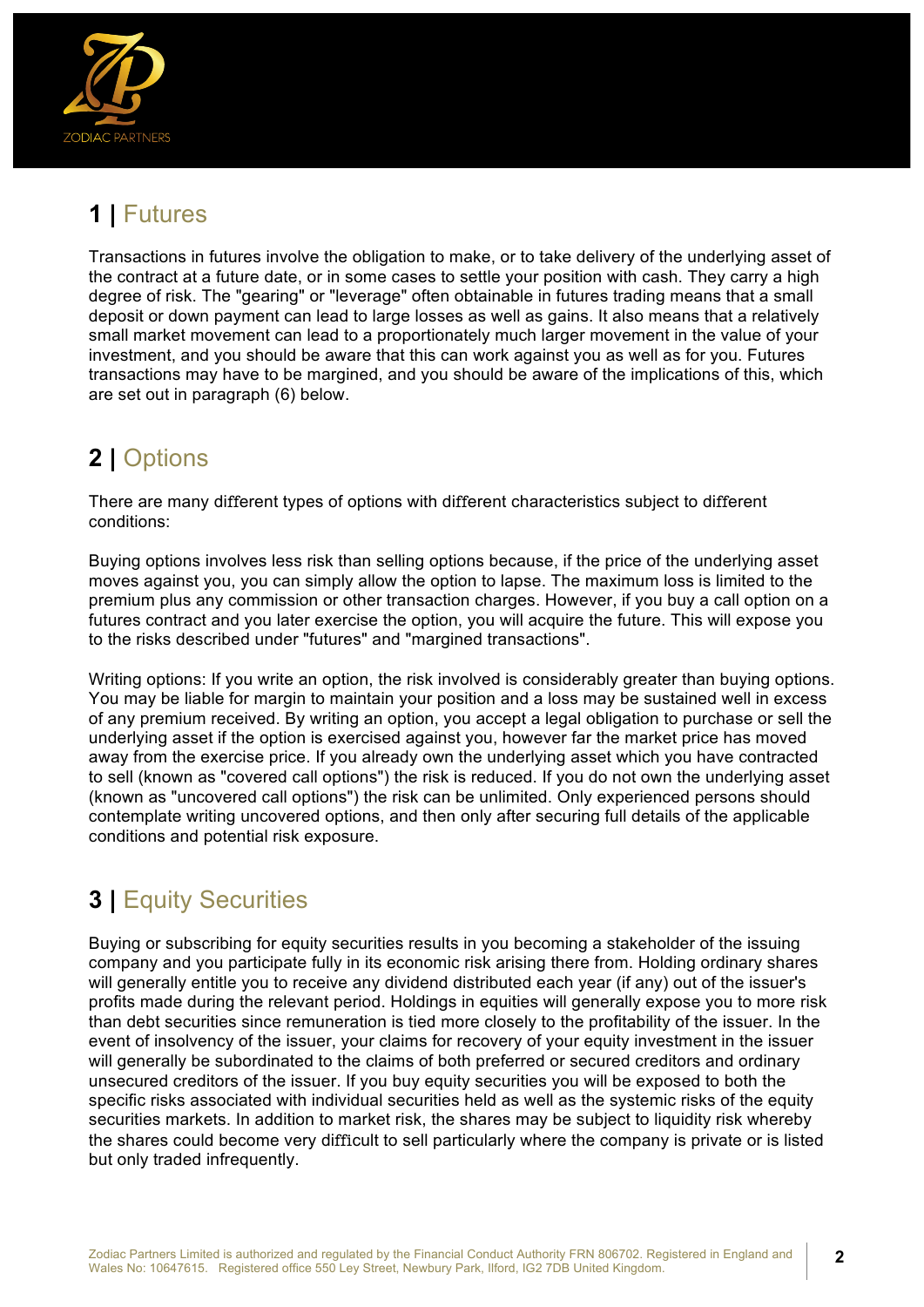

Investing in preference shares gives the shareholders the right to a fixed dividend, the calculation of which is not based upon the success of the issuer company. Such shares do not usually give shareholders the right to vote at general meetings of the issuer though shareholders will have a greater preference to any surplus funds of the issuer than ordinary shareholders if the issuer were to go into liquidation.

Depositary receipts, including American or European Depositary Receipts (ADRs or EDRs), Global Depositary Receipts or Shares (GDRs or GDSs) or other similar global instruments are receipts representing ownership of shares of a foreign-based issuer. They are typically issued by a bank, will represent a specific number of shares in a company and are traded on a stock exchange which may be local or overseas to the issuer of the receipt. The risks involved relate to both the underlying share and the bank issuing the receipt.

Penny shares and those admitted to trading on AIM and the ISDX market carry a higher degree of risk of losing money than other UK shares. Penny shares are shares which have speculative appeal due to their low value. There is likely to be a big difference between the buying price and the selling price of these shares, as well as the market depth. If they have to be sold immediately, you may get back much less than was paid for them. This is known as illiquidity. The price may change quickly and it may go down as well as up. It can be difficult to source reliable information about their value and the extent to which they are exposed to risk.

**As always, past performance is not indicative of future success.** 

#### **4 |** Other Instruments

Futures and options contracts can also be referred to as contracts for differences. These can be options and futures on the FTSE-100 index or any other index or share, as well as currency and interest rate swaps. However, unlike other futures and options, these contracts can only be settled in cash. Investing in a contract for differences carries the same risk as investing in a future or an option and you should be aware of these as set out in paragraphs (1) and (2) respectively.

Transactions in contracts for differences may also have a contingent liability and you should be aware of the implications of this as set out in paragraph (6) below.

You should be aware that when trading CFDs, at no stage will you own the underlying asset.

# **5 |** Foreign Exchange (FX)

Transactions in Foreign Exchange contracts carry a high degree of risk. The "gearing" or "leverage" used in Foreign Exchange trading means that a relatively small market movement can lead to a proportionately much larger movement in the value of your liability. You should be aware of the implications of this, in particular the margining requirements which, by accepting below, will be confirmation by you that this has been explained to you by the investment advisor.

You should note that when trading FX, at no stage will you take any physical delivery of currency.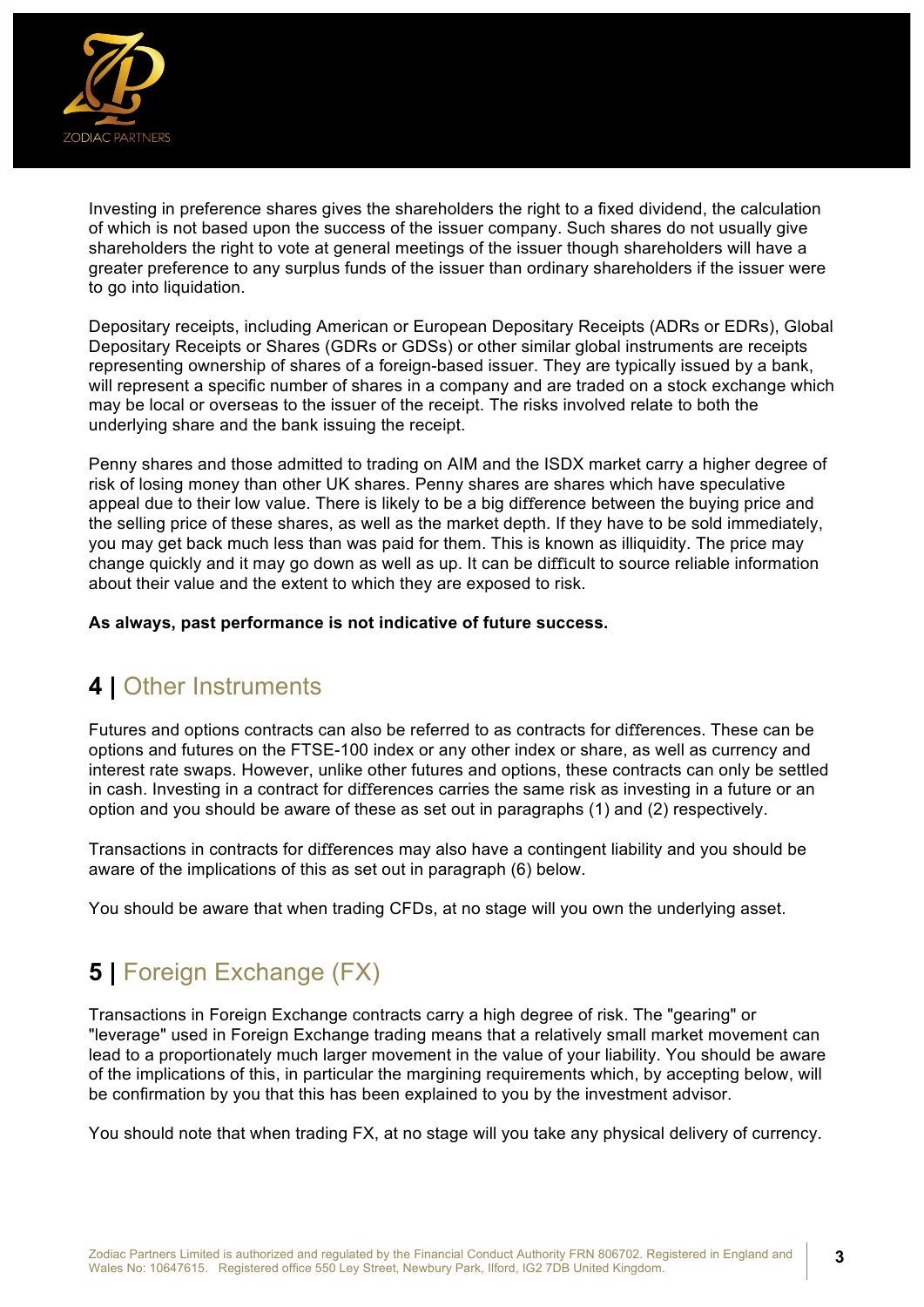

# **6 |** Off-exchange transactions

It may not always be apparent whether or not a particular derivative is effected on exchange or is an off-exchange derivative transaction (over the counter or OTC).

While some off-exchange markets are highly liquid, transactions in off-exchange or "non transferable" derivatives may involve greater risk than investing in on-exchange derivatives because there is no exchange market on which to close out an open position. It may not be possible to liquidate an existing position, to assess the value of the position arising from an offexchange transaction or to assess the exposure to risk. Bid and offer prices need not be quoted, and, even where they are, they will be established by investment advisors in these instruments and consequently it may be difficult to establish what is a fair price.

The potential for profit or loss from transactions in foreign currency denominated contracts will be affected by fluctuations in foreign exchange rates.

# **7 |** Foreign markets

Foreign markets will involve different risks from UK markets. In some cases the risks will be greater. The potential for profit or loss from transactions on foreign markets or in foreign denominated contracts will be affected by fluctuations in foreign exchange rates.

#### **8 |** Contingent liability transactions

Contingent liability transactions which are margined require you to make a series of payments against the purchase price, instead of paying the whole purchase price immediately.

If you trade in futures, contracts for differences, spread bets or sell options you may sustain a total loss of the margin you deposit. If the market moves against you, you may be called upon to pay substantial additional margin at short notice to maintain your position. If you fail to do so within the time required, your position may be liquidated at a loss and you will be liable for any resulting deficit.

Even if a transaction is not margined, it may still carry an obligation to make further payments in certain circumstances over and above any amount paid when you entered into the contract. Contingent liability transactions which are not traded on or under the rules of a recognised or designated investment exchange may expose you to substantially greater risks.

# **9 |** Collateral

If you deposit collateral you should ascertain how your collateral will be dealt with. Deposited collateral may lose its identity as your property once dealings on your behalf are undertaken. Even if your dealings should ultimately prove profitable, you may not get back the same assets which you deposited and may have to accept payment in cash.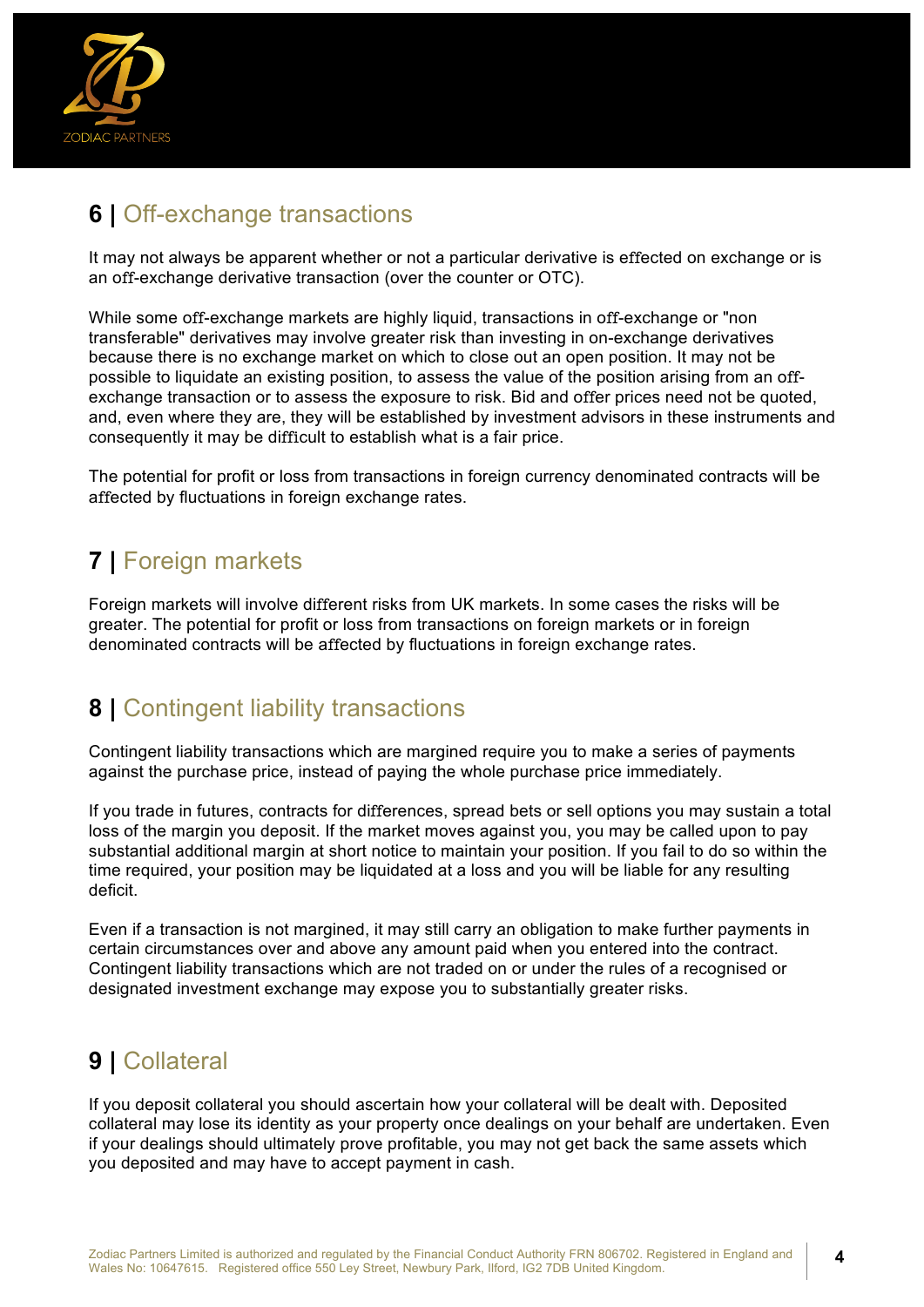

# **10 |** Costs

We will set out your dealing costs with you in writing prior to the account being opened. If you have any queries on costs please discuss this with your Investment Advisor/Manager.

We make costs as transparent as possible. CFDs, Shares, spread bets and Foreign Exchange are traded at market prices and market liquidity. The cost of these transactions will show up separately on your contract notes and statements. Costs are charged as a percentage, or basis points, of the total position size traded and are not relative to the deposit or margin used. Costs are charged where indicated on a per transaction basis. Minimum charges can be relevant for smaller trade sizes and there are also charges associated with overnight financing of positions - these will all be set out in writing prior to the account being opened.

In some cases costs may be included in the transaction price. If this is the case, we will stipulate the size of the bid/offer spread quoted depending on the products you wish to trade.

Zodiac Partners Limited do not take the opposite view or 'run a book' on client trades. As a company we do not take any proprietary positions in the market and therefore our advice and research is completely impartial.

There may be different costs associated with the live price feeds utilised in your trading platform. Please ask a member of the Zodiac Partners Limited team to explain the respective policies on price-feed fees relative to your account.

#### **11 |** Suspensions of trading

Under certain trading conditions it may be difficult or impossible to liquidate a position. This may occur, for example, at times of rapid price movement if the price rises or falls in one trading session to such an extent that trading is suspended or restricted. Placing a stop-loss order will not necessarily limit your losses to the intended amounts, because market conditions may make it impossible to execute such an order at the stipulated price.

# **12 |** Insolvency

Insolvency or default may lead to positions being liquidated or closed out without your consent. In certain circumstances, you may not get back the actual assets which you lodged as collateral and you may have to accept any available payment in cash.

Zodiac Partners Limited accepts no responsibility for insolvency of, or default by, other third parties involved with your transactions.

#### **13 |** Stop loss orders

Stop loss orders may be subject to slippage. This means that if the stop loss order cannot be executed at your chosen price in the market, or cannot be executed in the desired volume at the chosen price, the order will be filled at the best available price at that time. Unless you hold a limited risk account, stop losses are not guaranteed.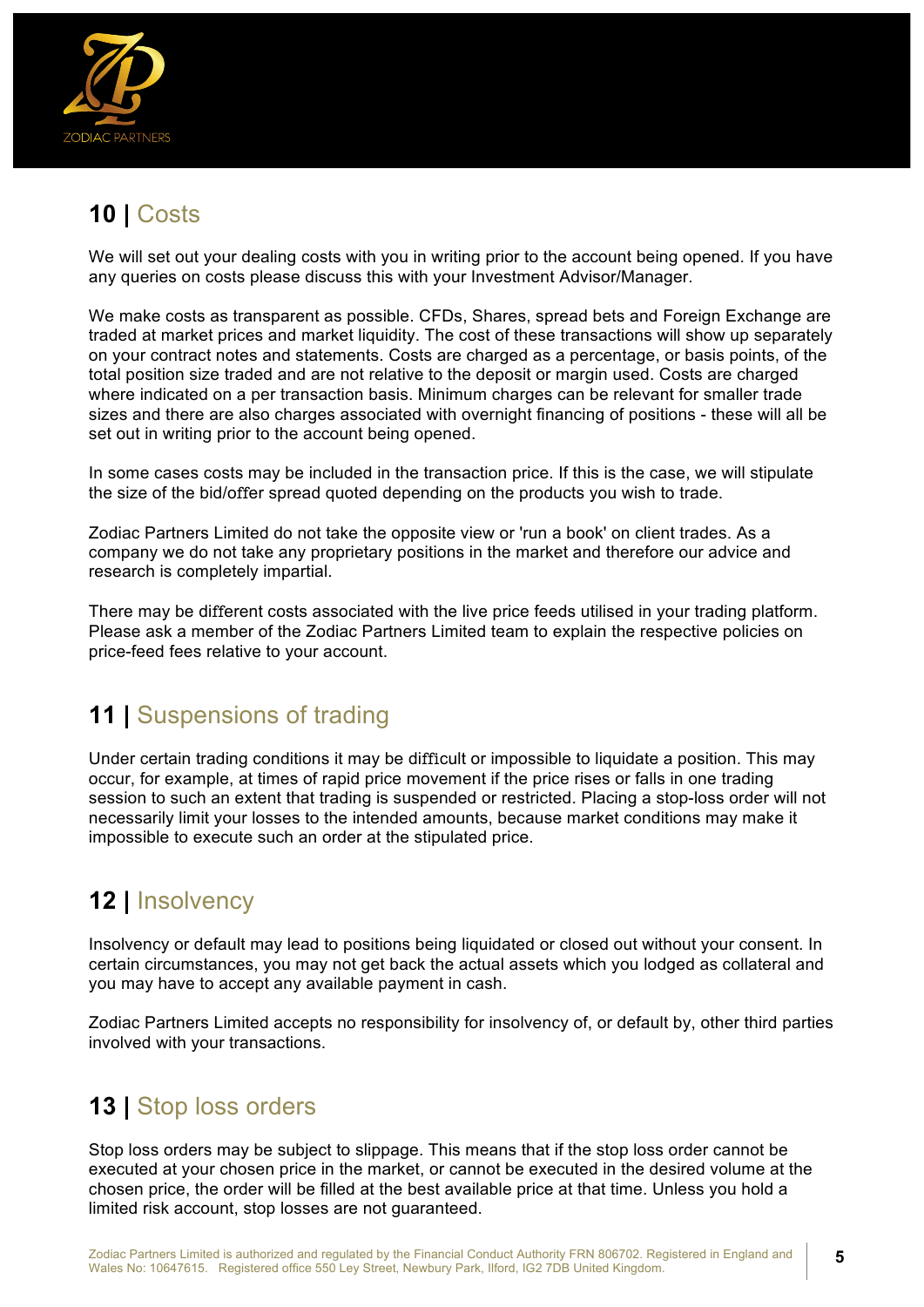

# **14 |** Execution only service

As an execution only client, any decisions on investments are purely your own choice and Zodiac Partners Limited will not provide any advice on these investments. We will only execute transactions on your behalf; you are also able to execute transactions through the trading platform.

You will therefore be responsible for any such loss as a result of your investment choice. Please ensure that you read the relevant risk warnings involved in any investment decision you make.

Should you be in any doubt as to the risks involved, or to the suitability of a particular investment, you should seek professional financial advice.

#### **15 |** Advisory service

If your relationship with Zodiac Partners Limited is on an advisory basis this means that, although you may seek advice from Zodiac Partners Limited and/or Zodiac Partners Limited may offer advice to you in connection with an investment transaction, you have the final decision in relation to the execution of every investment transaction. Consequently, you should make every effort to ensure that you are fully satisfied that you understand the advice given to you in relation to every investment transaction as, unless you indicate otherwise, Zodiac Partners Limited will be entitled to assume that you do.

I/we accept that when Zodiac Partners Limited provides advisory services it will be under the following conditions:

- a) Occasionally Zodiac Partners Limited may, at our discretion, provide advisory services, recommendations and information on our own initiative and at our discretion. However, Zodiac Partners Limited shall not be obligated to continue to provide advice related to managing your investments.
- (b) Published recommendations and research reports may occasionally be provided to you by Zodiac Partners Limited, as well as advertisements and other publications. When any document provided to you carries restrictions with regard to the individuals or category of individuals for whom such a document is intended or to whom it may be disseminated, you hereby concur that you shall not distribute such a document to any such individual or category of individuals. Zodiac Partners Limited may have acted upon the document or information contained within it before distribution of the material. No representations are made by Zodiac Partners Limited as to the time you receive information, recommendations or research reports and Zodiac Partners Limited makes no guarantees that such information, recommendations or research reports will be received by you at the same time as our other clients.
- (c) When Zodiac Partners Limited provides information regarding the financial markets, recommendations or advisory/managed services; we give no warranty, guarantee or representation as to the completeness or accuracy of the information, recommendations or advisory/managed services or to the tax consequences of transactions or investments. Unless Zodiac Partners Limited specifically consents otherwise through written communication from you, you agree and acknowledge that;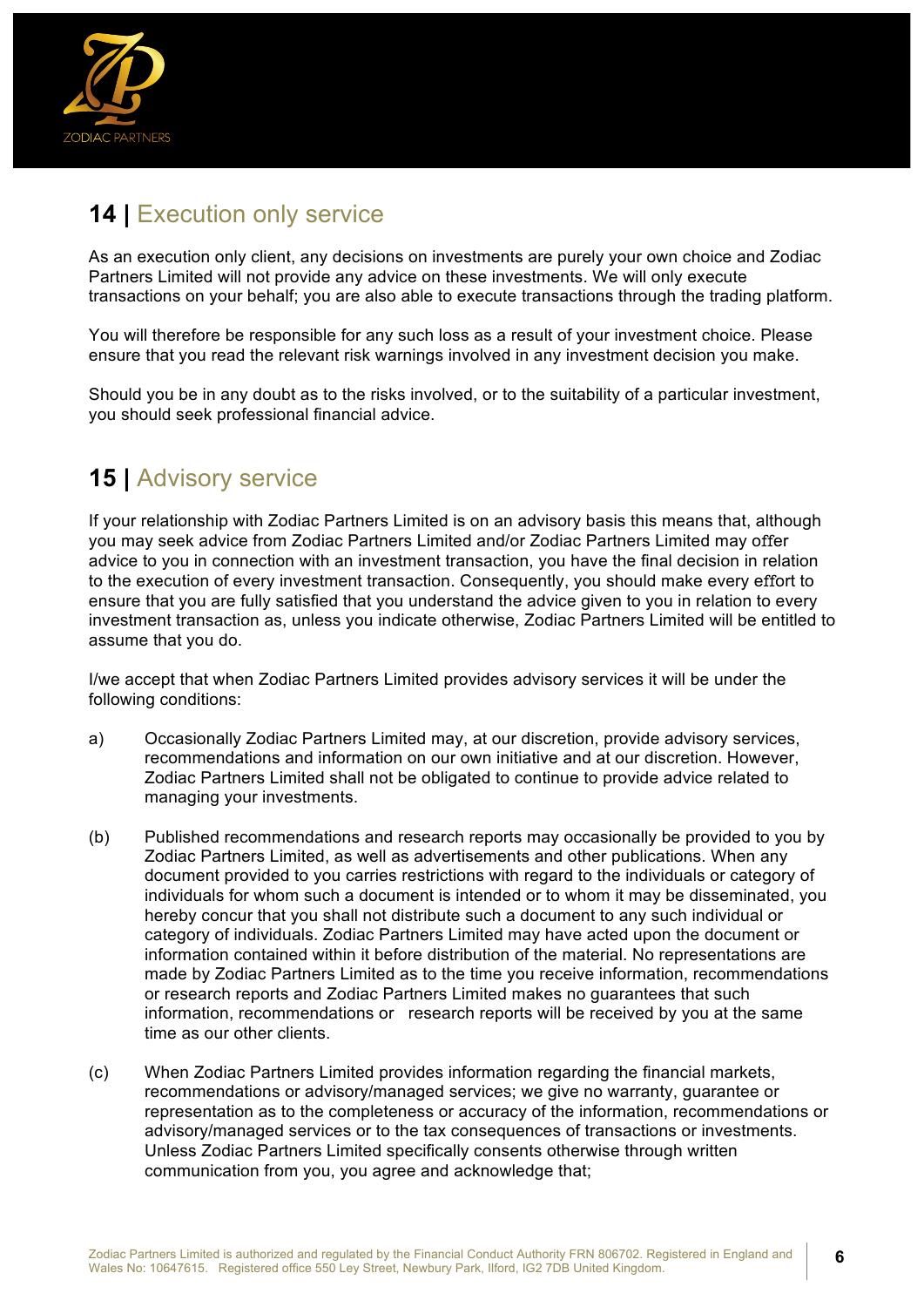

| (i)   | the advice offered by Zodiac Partners Limited is purely incidental to your<br>trading association with Zodiac Partners Limited and offered exclusively to                                                                                                                                 |
|-------|-------------------------------------------------------------------------------------------------------------------------------------------------------------------------------------------------------------------------------------------------------------------------------------------|
|       | allow you to construct your own decisions regarding your trading and<br>investments;                                                                                                                                                                                                      |
| (ii)  | the investments of Zodiac Partners Limited directors, associates,<br>management and employees or agents may vary from the advice,<br>information and recommendations provided to you by Zodiac Partners<br>Limited and                                                                    |
| (iii) | due to individual differences in the analysis of technical and/or fundamental<br>factors by different personnel, the advice/management, information or<br>recommendations provided to other clients may vary from<br>advice/management, information or recommendations provided to you by |

- Zodiac Partners Limited.
- (d) Zodiac Partners Limited will not, at any time, be required or be seen to be required to offer tax advice to clients. Zodiac Partners Limited will not provide advice with regard to tax issues.
- (e) Even when Zodiac Partners Limited are providing you with an advisory or managed service you should be aware that the maintaining of sufficient margin on your account is still your responsibility and that failure to maintain sufficient margin could result in trades being forcibly closed.

#### **Please note that past performance is not necessarily a guide to future performance.**

#### **16 |** Investment Management

This means that the nature of this agreement and your relationship with Zodiac Partners Limited is on a managed basis. This means that you acknowledge that subject to transactions meeting your investment objectives, risk profile and any pre-agreed trading limitations or restrictions, Zodiac Partners Limited have sole discretion in deciding what investments to buy, hold or sell at any time, in accordance with this agreement and subject to Zodiac Partners Limited standard Terms of Business and any other documentation executed by you with Zodiac Partners Limited. Zodiac Partners Limited are authorised to conduct, and will conduct, such trading on your behalf without reference to your approval.

Even though Zodiac Partners Limited retains full discretion over the trades placed on your account when your account is investment managed, you should be aware that the maintaining of sufficient margin is still your responsibility and that failure to maintain sufficient margin could result in trades being forcibly closed. This means that you must be aware of the status of your trading account at all times.

There are significant risks associated with entering a discretionary trading agreement; you will not control the day-to-day investment decisions in relation to the account, and will be bound by Zodiac Partners Limited's investment decisions. You acknowledge that your account is subject to the risk of loss including but not limited to; leverage, trading costs, market risk, currency fluctuation and economic, political, business or other events. We do not promise or represent that our decisions, strategy or management of your account will result in any particular rate of return. Past performance is no indicator of future success and there can be no assurance that future performance will achieve comparable results or that target returns will be met. The value of your account may fluctuate and you may not get back your original investment.